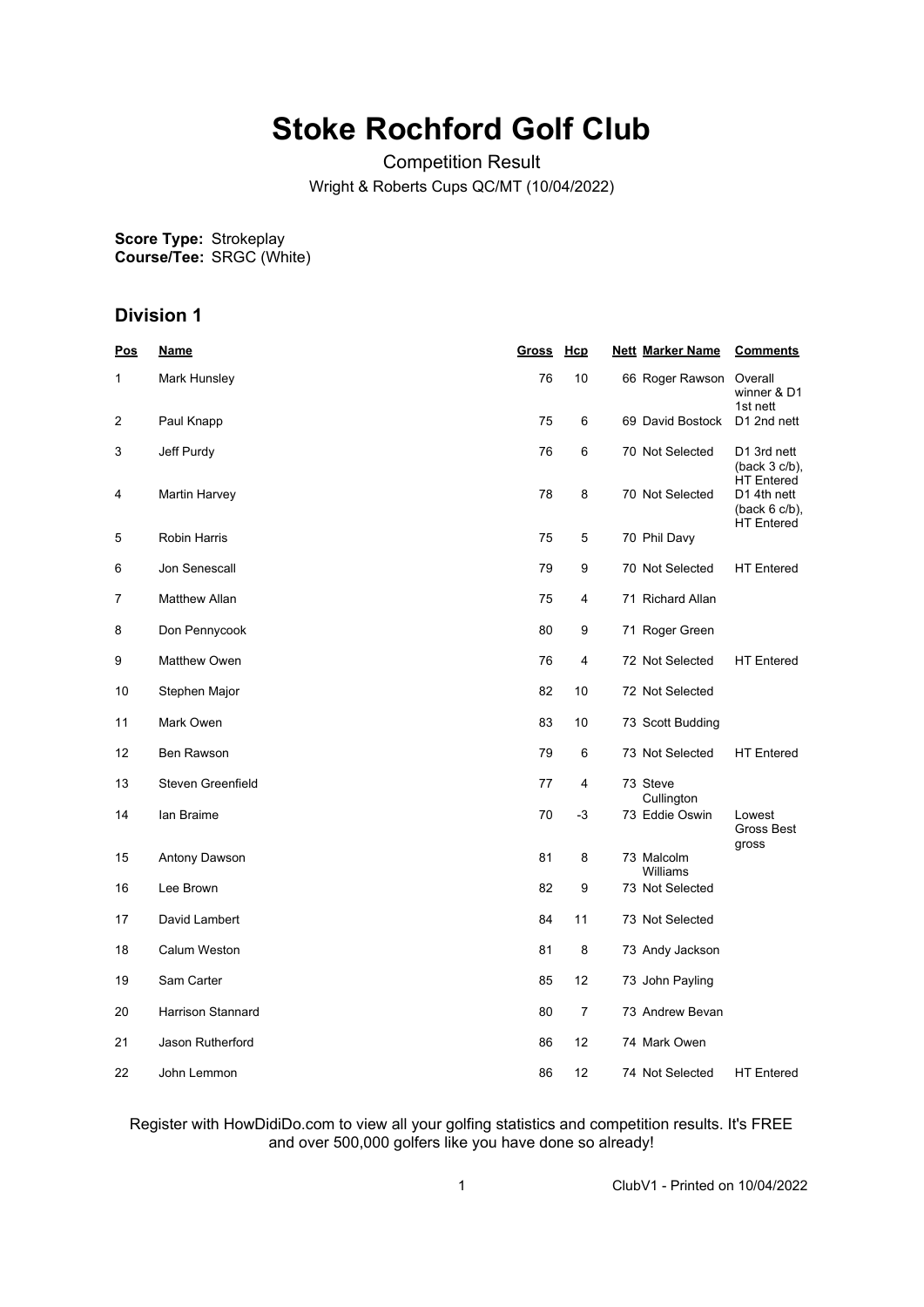## **Division 1**

| Pos | <u>Name</u>         | Gross     | Hcp              | <b>Nett Marker Name</b>      | <b>Comments</b>            |
|-----|---------------------|-----------|------------------|------------------------------|----------------------------|
| 23  | Richard Allan       | 83        | 8                | 75 Matthew Allan             |                            |
| 24  | <b>Glyn Staines</b> | 87        | 12               | 75 Not Selected              |                            |
| 25  | Scott Budding       | 86        | 10               | 76 Jason<br>Rutherford       |                            |
| 26  | Robert Griffin      | 85        | 9                | 76 Not Selected              |                            |
| 27  | John Payling        | 86        | 10               | 76 Not Selected              |                            |
| 28  | Niall Doubleday     | 79        | 3                | 76 Matthew Owen              |                            |
| 29  | Harry Gibbons       | 81        | 5                | 76 Robert                    |                            |
| 30  | Mark Bell           | 88        | 11               | Gibbons<br>77 Martin Harvey  | HT corrected               |
| 31  | George McCartney    | 84        | 7                | 77 Not Selected              | Score<br><b>HT</b> Entered |
| 32  | Roger Rawson        | 85        | 8                | 77 Not Selected              | <b>HT</b> Entered          |
| 33  | Robert Gibbons      | 88        | 10               | 78 George                    |                            |
| 34  | James Bennett       | 80        | $\boldsymbol{2}$ | McCartney<br>78 Not Selected | <b>HT</b> Entered          |
| 35  | Darrell Knight      | 89        | 11               | 78 Not Selected              |                            |
| 36  | Angus Dow           | 84        | 5                | 79 Not Selected              |                            |
| 37  | Andy Jackson        | 83        | 4                | 79 Tom<br>Younghusband       |                            |
| 38  | Tom Younghusband    | 89        | 10               | 79 Calum Weston              |                            |
| 39  | Andrew Green        | 90        | 10               | 80 Not Selected              | <b>HT</b> Entered          |
| 40  | Neil Tee-Boon       | 88        | 8                | 80 Robert Griffin            |                            |
| 41  | Steve Cullington    | 84        | 4                | 80 Steven<br>Greenfield      |                            |
| 42  | Steven Dobbs        | 93        | 12               | 81 Not Selected              |                            |
| 43  | Keith Helstrip      | 90        | 9                | 81 Not Selected              | <b>HT</b> Entered          |
| 44  | Nigel Illingworth   | 87        | 6                | 81 Peter Sargent             |                            |
| 45  | James Price         | 93        | 12               | 81 Alan Marsh                |                            |
| 46  | Richard M Baker     | 92        | 10               | 82 Kevin Bond                |                            |
| 47  | Andrew Bevan        | 95        | 12               | 83 Not Selected              |                            |
| 48  | Eddie Oswin         | 97        | 10               | 87 Ian Braime                |                            |
| 49  | <b>Brian Ayto</b>   | <b>NR</b> | 10               | NR Not Selected              |                            |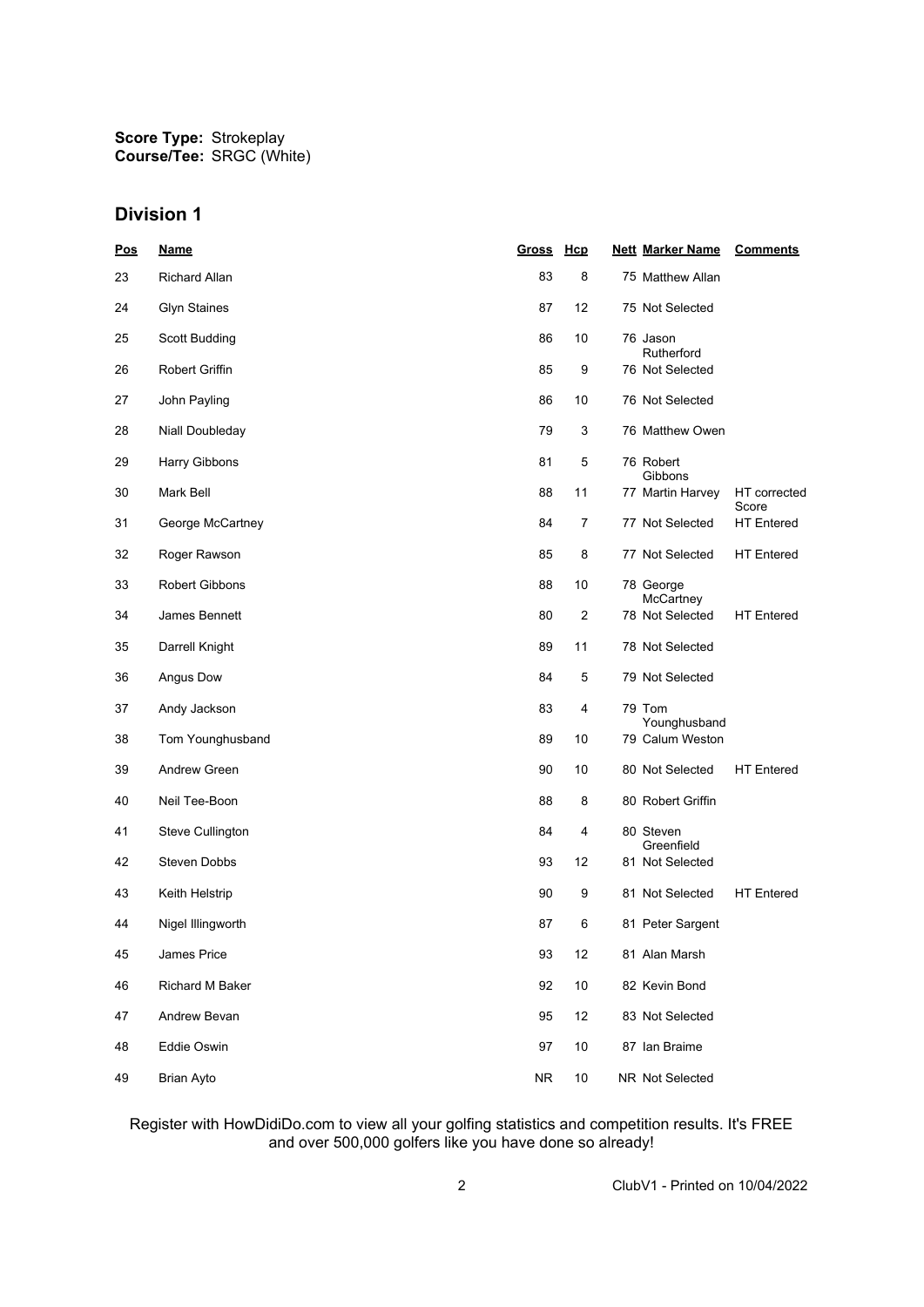**Score Type:** Strokeplay **Course/Tee:** SRGC (White)

## **Division 1**

**Pos Name Gross Hcp Nett Marker Name Comments**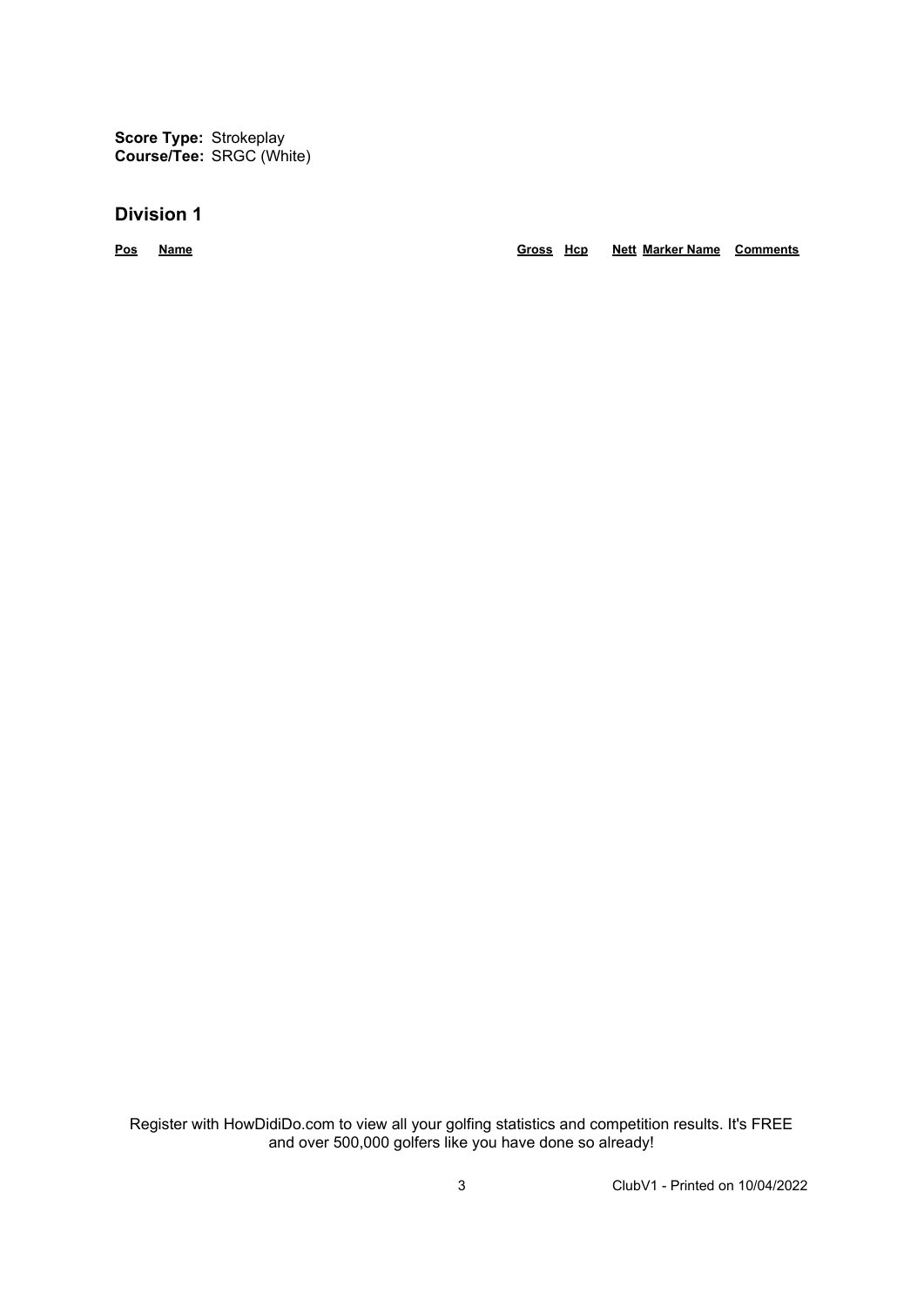## **Division 2**

| <u>Pos</u> | <b>Name</b>              | <b>Gross</b> | Hcp | <b>Nett Marker Name</b>        | <b>Comments</b>                                                  |
|------------|--------------------------|--------------|-----|--------------------------------|------------------------------------------------------------------|
| 1          | lan Thomas               | 81           | 14  | 67 Brian White                 | Lowest<br>Gross D2 1st<br>nett                                   |
| 2          | Gary Broughton           | 91           | 23  | 68 Pete Colley                 | D <sub>2</sub> 2nd nett                                          |
| 3          | Sean Irvine              | 95           | 26  | 69 Not Selected                | D <sub>2</sub> 3rd nett<br>$(back 6 c/b)$ ,<br><b>HT Entered</b> |
| 4          | <b>Martin Walker</b>     | 83           | 14  | 69 Gerard<br><b>Birkinshaw</b> | D <sub>2</sub> 4th nett<br>(back 9 c/b)                          |
| 5          | <b>Chris Cockerton</b>   | 83           | 14  | 69 Not Selected                |                                                                  |
| 6          | Kevan Lambert            | 86           | 16  | 70 Not Selected                | <b>HT</b> Entered                                                |
| 7          | <b>Malcolm Williams</b>  | 91           | 21  | 70 Not Selected                |                                                                  |
| 8          | <b>Christopher Smith</b> | 85           | 13  | 72 Not Selected                | <b>HT</b> Entered                                                |
| 9          | Dale South               | 87           | 14  | 73 Steven<br>Lemmon            |                                                                  |
| 10         | <b>Brian Draper</b>      | 91           | 17  | 74 David Esswood               |                                                                  |
| 11         | <b>Brian White</b>       | 88           | 14  | 74 Not Selected                | JB                                                               |
| 12         | Russell Lindley          | 99           | 25  | 74 Nick Pearce                 |                                                                  |
| 13         | Kevin Bond               | 92           | 18  | 74 Not Selected                |                                                                  |
| 14         | Adrian Stannard          | 91           | 16  | 75 Not Selected                |                                                                  |
| 15         | Roger Marris             | 90           | 15  | 75 Not Selected                |                                                                  |
| 16         | David Esswood            | 88           | 13  | 75 Not Selected                | <b>HT</b> Entered                                                |
| 17         | Alan Marsh               | 93           | 18  | 75 Not Selected                |                                                                  |
| 18         | Garreth Smith            | 92           | 17  | 75 John Edkins                 |                                                                  |
| 19         | Simon Yelland            | 89           | 13  | 76 Paul Knapp                  |                                                                  |
| 20         | James Howden             | 95           | 19  | 76 Not Selected                |                                                                  |
| 21         | Mike Nixon               | 96           | 20  | 76 Not Selected                |                                                                  |
| 22         | Pete Colley              | 97           | 21  | 76 James Howden                |                                                                  |
| 23         | Nick Pearce              | 92           | 15  | 77 Russell Lindley             |                                                                  |
| 24         | Stephen Boles            | 93           | 16  | 77 Martin Walker               |                                                                  |
| 25         | <b>Barrie Griffin</b>    | 101          | 24  | 77 Not Selected                | <b>HT</b> Entered                                                |
| 26         | David Bostock            | 93           | 15  | 78 Simon Yelland               |                                                                  |